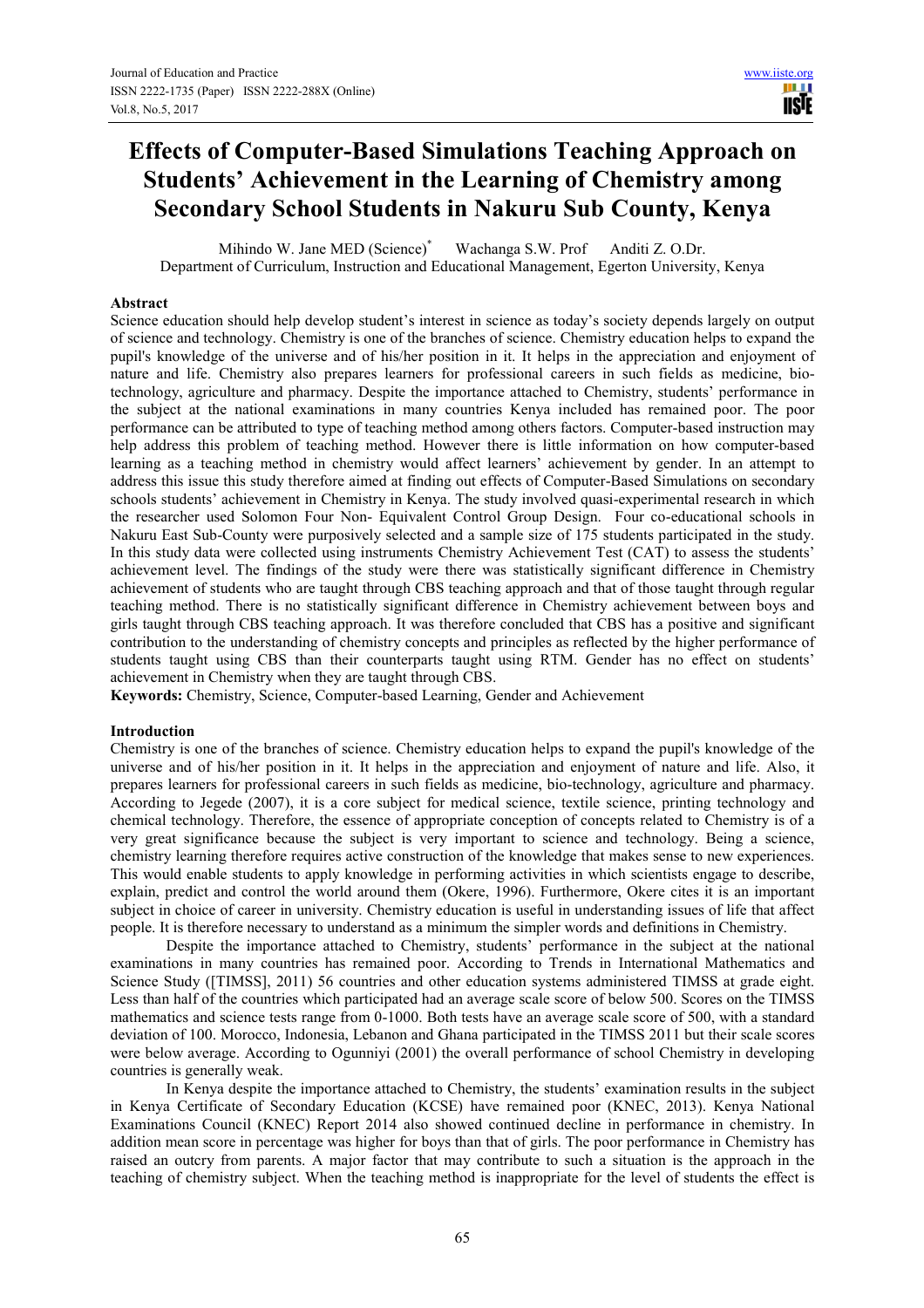likely to be fear of the sciences. In Kenya, Chemistry is a compulsory subject in the first two years of the secondary school. The chemistry syllabus as provided by Kenya Institute of Curriculum Development (KICD) emphasizes teaching through experimentation (KIE, 2002). However the teaching of the subject has continued to be expository which has contributed to poor performance (Wachanga, 2002). Effective science learning depends on the method and techniques employed by the teachers during instruction. According to Wambugu (2006) the teaching approach that a teacher adopts is a factor that may affect students' achievement. The Regular Teaching Methods (RTM) mostly being used to teach Chemistry are expository in nature. These methods leave little room for the students to think and be creative (Ndekei, 2011). Teaching methods need to be improved and appropriate teaching strategies developed depending on situation. In addition it is important to note that different topics in Chemistry may require different approaches depending on their complexity and structure(Wachanga,Chebii&Kiboss, 2005). Chemistry practical lessons involve use of chemicals that cost a lot of money.

Computer-Assisted Instruction (CAI) is one that has been lauded as able to teach concepts that are either difficult or dangerous (Allesi&Trollip, 2001). CAI programmes are categorized into drills and practice, simulations or hypermedia. Computer-Based Simulations (CBS) is able to present certain dynamic and complex concepts that are extremely difficult to explain using words, equations or class experiments. CBS with animated colour and graphic images is capable of presenting the dynamic nature of the process of electrolysis through a multi-sensory approach that lacks in the regular methods. The process of electrolysis may therefore greatly benefit from the use of computer-assisted instruction because the process does manifest itself visibly. Also, the use of computer-based simulations may save some money by reductionif regular teaching methods are used in teaching science subjects, students understand subject at knowledge level and they usually memorize the science concepts without understanding the real meaning. As a result they do not conceptualize the science concepts well as intended (Wesi, 2011). Such factors influence student's attitude, cognitive development and achievement in science and science education. It is known that it is not easy to eliminate misconceptions by just employing regular instructional methods. One of the ways to overcome this problem is to try to develop and use computerassisted instruction.CBS plays an important role in contemporary teaching and learning of science concepts (Chang, 2009). Computers can be used as a supplementary tool in order to achieve educational goals. It is reported that student abilities and skills are affected positively by use of computers (Bayraktar, 2000). It is also stated that the use of computers makes students feel confident and helps them to discover interactions among the components of a complex system (Ramjus, 1990). In addition most of the knowledge related to natural phenomenon is available in computers, hence students can be able to visualize the physical phenomena in a three dimensional form (Shamai, 2001). If CBS materials are developed and implemented in an effective way student's achievement and affinity increases in science lessons (Lee, 2001). Integration of computers in chemistry classrooms can provide an effective learning environment for students to enhance their chemistry skills by engaging them with "real world" conditions to make the abstract concepts concrete and clear. In this way students can have a meaningful and retentive learning and they will be much more ready for their future education life such as university education or their professional life. The CBS environment provides a platform to apply the knowledge in a given situation and their interactions results in the discovery of new knowledge that will help cognitive domain development and the accumulation of knowledge (Shamai, 2001). This study was designed to investigate the effects of computer-based classroom experiments on students' achievement in the learning of chemistry by gender among secondary school students in Nakuru sub county, Kenya.

# **Objectives of the study**

The following were the specific objectives of this study:

- a) To compare the achievement of secondary school students who are taught Chemistry through CBS and those taught through RTM.
- b) To find out whether there are gender differences in achievement of students taught through CBS teaching approach.

#### **Hypotheses of the study**

In this study, the following null hypotheses were tested;

- Ho1: There is no statistically significant difference in secondary school students' chemistry achievement scores between those taught through CBS and those taught through RTM.
- Ho3: There is no statistically significant difference in chemistry achievement of male and female students who are taught through CBS teaching approach.

# **METHOD**

# **Research Design**

The study involved quasi-experimental research in which the researcher used Solomon Four Non- Equivalent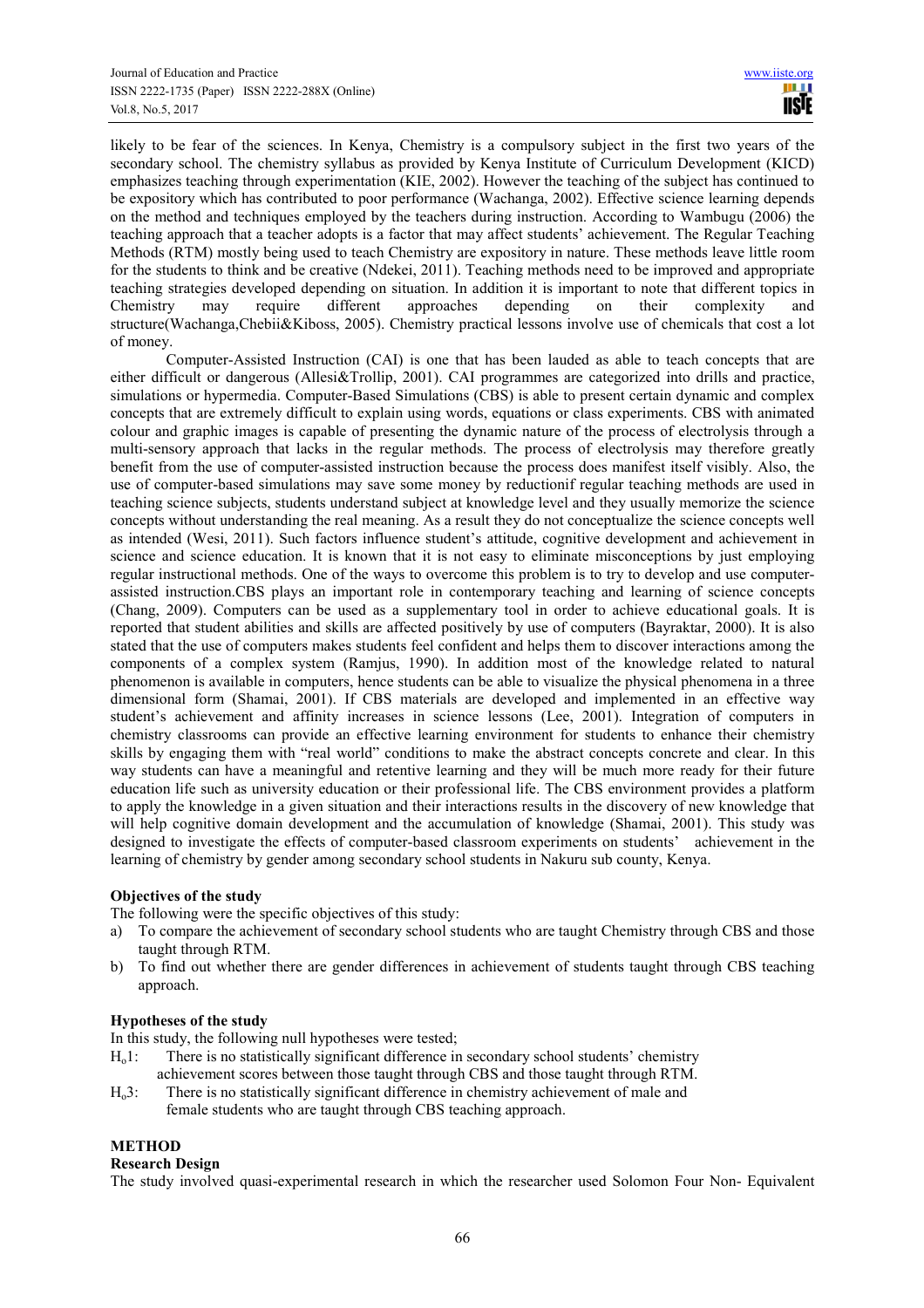Control Group Design. The design is considered rigorous enough for experimental and quasi-experimental studies. The secondary school classes once constituted exist as intact groups and school authorities do not allow such classes to be broken up and reconstituted. The research design may be represented in Figure 1;<br>El  $\Omega$ 

| E1             | O <sub>1</sub> | X | O <sub>2</sub> |
|----------------|----------------|---|----------------|
| C1             | O <sub>3</sub> |   | O <sub>4</sub> |
| E <sub>2</sub> |                | X | $O_5$          |
| C2             |                |   | O <sub>6</sub> |

**Figure 1:** Solomon Four Non-Equivalent Control Group Research Design **Key**

 $O<sub>1</sub>$  and  $O<sub>3</sub>$  are pre-tests  $O_2$ ,  $O_4$ ,  $O_5$ , and  $O_6$  are post- tests X is the treatment where students learn through CBS Experimental Groups E1 and E2, Control Groups C1 and C2

# **Sample and Sampling Procedure**

A total of 175 students participated in the study. Purposive sampling was used to select participating schools. The unit of sampling was the schools rather than individual learners because secondary schools operate as intact groups. Each school provided the Form Two class to participate in the study. Simple random sampling was used to select the stream for purposes of data analysis if the school had more than one stream for a Form Two class. According to the Ministry of Education regulations, the average number of students in Kenyan secondary school classes is 45, so both the experimental and control groups were made of an average class size of 45 each.

## **Instrumentation**

The research instrument used in the study was Chemistry Achievement Test (CAT) to assess the students' achievement level**.** The researcher also developed a teachers' manual which was used to train teachers in the experimental schools. The CAT was aimed at assessing the learners' knowledge and understanding of chemistry concepts. It was developed by the researcher based on past Kenya Certificate of Secondary Education (KCSE) papers. The CAT had 12 structured short answer questions with a total of 50 marks to test the achievement level on the chemistry topic electrolysis. The items in the instrument were structured in such a way as to start with those of low order thinking and progressive move to more complex ones. The concepts, skills and principles measured included:

- a) electrical conductivity in solids
- b) electrical conductivity in molten substances
- c) electrical conductivity in aqueous substances
- d) electrolysis
- e) application of electrolysis

# **Data analysis and interpretation**

Data was analysed using inferential statistics; to test for differences between the control and experimental groups. Analysis of variance (ANOVA) and analysis of covariance (ANCOVA) was used. ANOVA was used to determine if the control and experimental groups differ significantly among themselves on treatment. ANCOVA was used to level out differences among the groups. To test for differences between the pre-test mean scores for Experimental Group E1 and the Control Group C1, t–test was used. A t-test was also used to test on gender differences in achievement and self-concept. To make reliable inferences from the data, all statistical tests were tested for significance at alpha level at 0.05.

#### **Results of the Pre-test**

The research design employed in this study allowed the use of two groups to sit for pre-tests. Experimental Group1, (E1) and Control Group 1, (C1) sat for CAT and CSCQ. This arrangement was preferred because it enabled the researcher to find out the effect of pre-test on the pre-tested groups and if the groups were similar/equivalent before the administration of treatment. Table 1 shows summary on students' pre-test scores for both CAT and CSCQ.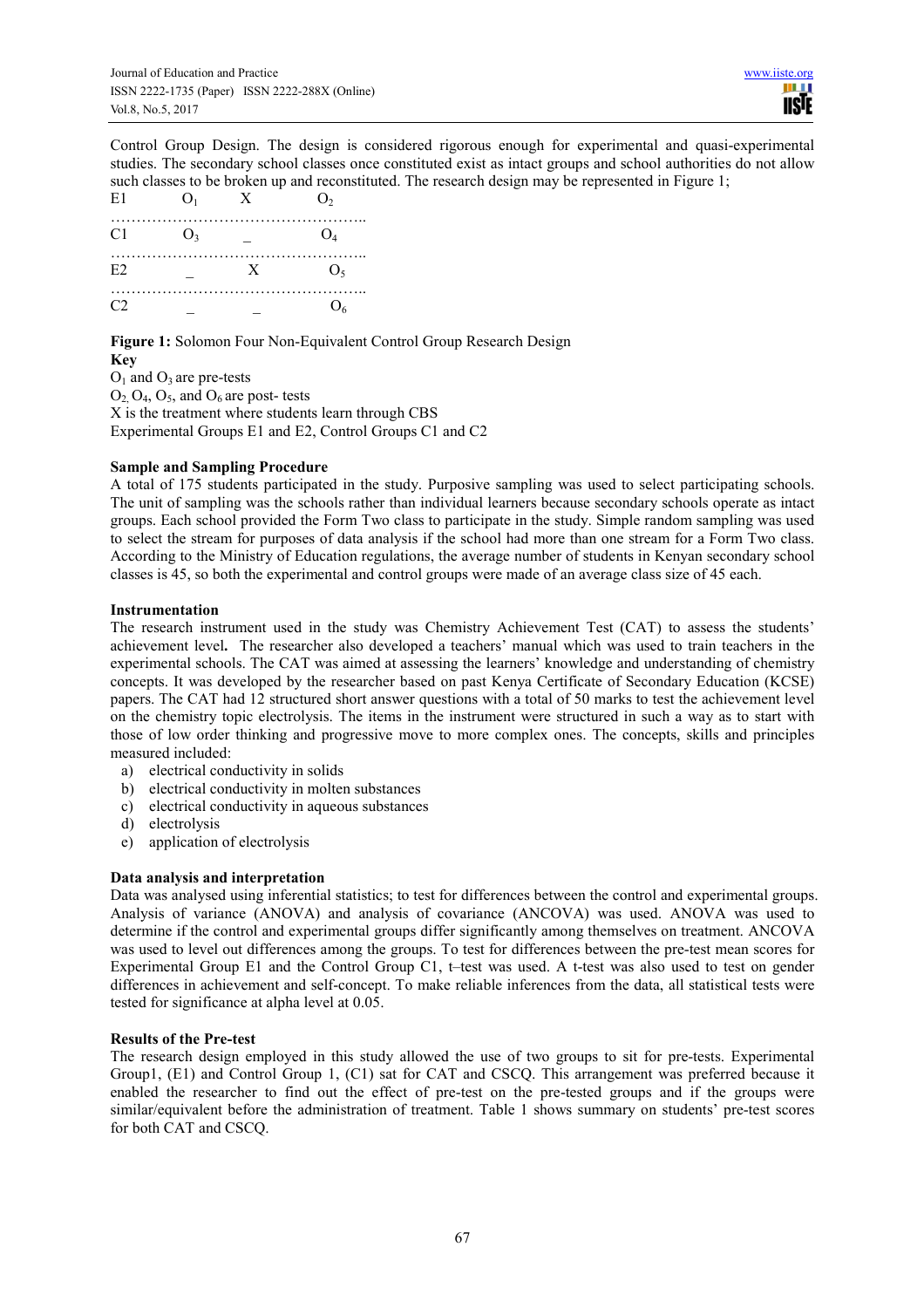## **Table 1**

Summary on Students' Pre-test Scores on CAT and CSCQ

| Variable | Group |    | Mean | <b>Std Deviation</b> | Std Error of the Mean |
|----------|-------|----|------|----------------------|-----------------------|
| C A T    | F.    | 43 | 3637 | 07241                | 01104                 |
|          |       | 43 | 3856 | 06723                | 01025                 |

The mean values for CAT was calculated out of a possible 1 mark while the mean scores for CSCQ was calculated out of a possible 5 mark. The results in Table 5 show that the Control Group had a greater mean than the Experimental Group. To test whether there was any significant difference in the two means for CAT an independent t-test was performed and the results are presented in Table 2.

**Table 2** 

Independent Samples t-test of the Pre-test Mean Scores on CAT

|            | e        | e                                    | e |               | S                     |                     | e                            |                       |           |              |   |   |   |            |           |
|------------|----------|--------------------------------------|---|---------------|-----------------------|---------------------|------------------------------|-----------------------|-----------|--------------|---|---|---|------------|-----------|
|            |          |                                      |   |               | Equality of Variances |                     | t-test for equality of means |                       |           |              |   |   |   |            |           |
|            |          |                                      |   |               |                       |                     | $\overline{\text{Sig}}$      |                       |           | Mean         |   |   |   |            | Std Error |
|            | Variable |                                      | F | $\text{Sig.}$ | $-t$                  | df                  |                              | (2-tailed) Difference |           |              |   |   |   | Difference |           |
| <b>CAT</b> |          | Equal variances 2.011 .160 -1.451 84 |   |               |                       |                     | .151                         |                       |           | $-.02186$    |   |   |   | .01507     |           |
|            |          |                                      |   |               |                       |                     |                              | a                     | S.        | $\mathbf S$  | u | m | e | d          |           |
|            |          | Equal Variances                      |   |               |                       | $-1.451$ 83.543.151 |                              |                       | $-.02186$ |              |   |   |   | .01507     |           |
|            |          |                                      |   |               |                       |                     |                              |                       | a         | <sub>S</sub> | S | u | m | e          |           |

df = 84, t-critical =  $1.984$ , p< $0.05$ 

An examination of Table 6 shows that the mean scores of Experimental Group 1 and Control Group 1 are not statically significantly different since  $t(84) = -1.451$ ,  $p > 0.05$ . This means that the groups used in the study exhibited comparable characteristics. The groups were therefore regarded suitable for the study.Table 3 shows summary of the students' CAT pre-test scores by gender for Experimental Group1.

**Table 3** 

Summary on Students' Pre-test Scores on CAT and CSCQ based on Gender

| Variable   | Gender | Mean | <b>Std Deviation</b> | <b>Std Error Mean</b> |
|------------|--------|------|----------------------|-----------------------|
| <b>CAT</b> | Female | 3818 | .07682               | 01638                 |
|            | Male   | 3448 | .06385               | .01393                |

Table 8 shows that the means for female students compared closely with that of male students in the CAT. To test whether there was any significant difference in the two means for CAT an independent t-test was performed and the results are presented in Table 4.

**Table 4**

|  | Independent Samples t-test of the Pre-test Mean Scores on CAT based on Gender for Experimental Group 1. |  |
|--|---------------------------------------------------------------------------------------------------------|--|
|  |                                                                                                         |  |

| e          | e                    | n | e |               |                       |        | e   |                              |    |         |        |   |            |           |  |
|------------|----------------------|---|---|---------------|-----------------------|--------|-----|------------------------------|----|---------|--------|---|------------|-----------|--|
|            |                      |   |   |               | Equality of Variances |        |     | t-test for equality of means |    |         |        |   |            |           |  |
|            |                      |   |   |               |                       |        | Sig |                              |    | Mean    |        |   |            | Std Error |  |
| Variable   |                      |   | F | $\text{Sig.}$ |                       | df     |     | (2-tailed) Difference        |    |         |        |   | Difference |           |  |
| <b>CAT</b> | Equal variances .220 |   |   | .642          | 1.716                 | 41     |     | .094                         |    |         | .03706 |   |            | .02160    |  |
|            |                      |   |   |               |                       |        |     | a                            | -S | S.      | u      | m | e          | d         |  |
|            | Equal Variances      |   |   |               | 1 723                 | 40.255 |     | .092                         |    | .03706  |        |   |            | .02150    |  |
|            |                      |   |   |               |                       | N      |     |                              |    | a<br>-S | S      | u | m          | e         |  |

 $df = 41$ , t-critical = 2.00, p<0.05

An examination of Table 4 shows that the mean scores of female and male students are not statically significantly different since  $t(41)= 1.716$ , p> 0.05. This means that the groups used in the study exhibited comparable characteristics.

# **Effects of CBS on Students' Achievement in Chemistry**

To determine the effects of using CBS teaching approach on students' achievement in Chemistry, the analysis of post-test CAT means scores was carried out. Hypothesis one,  $H<sub>o</sub>1$  was derived from objective one of the research study and it stated that there is no statistically significant difference in Chemistry achievement of students who are taught through CBS and those that were not exposed to it. To test this hypothesis the analysis of post-test CAT means scores was carried out. The mean scores of the four groups are shown in Table 5.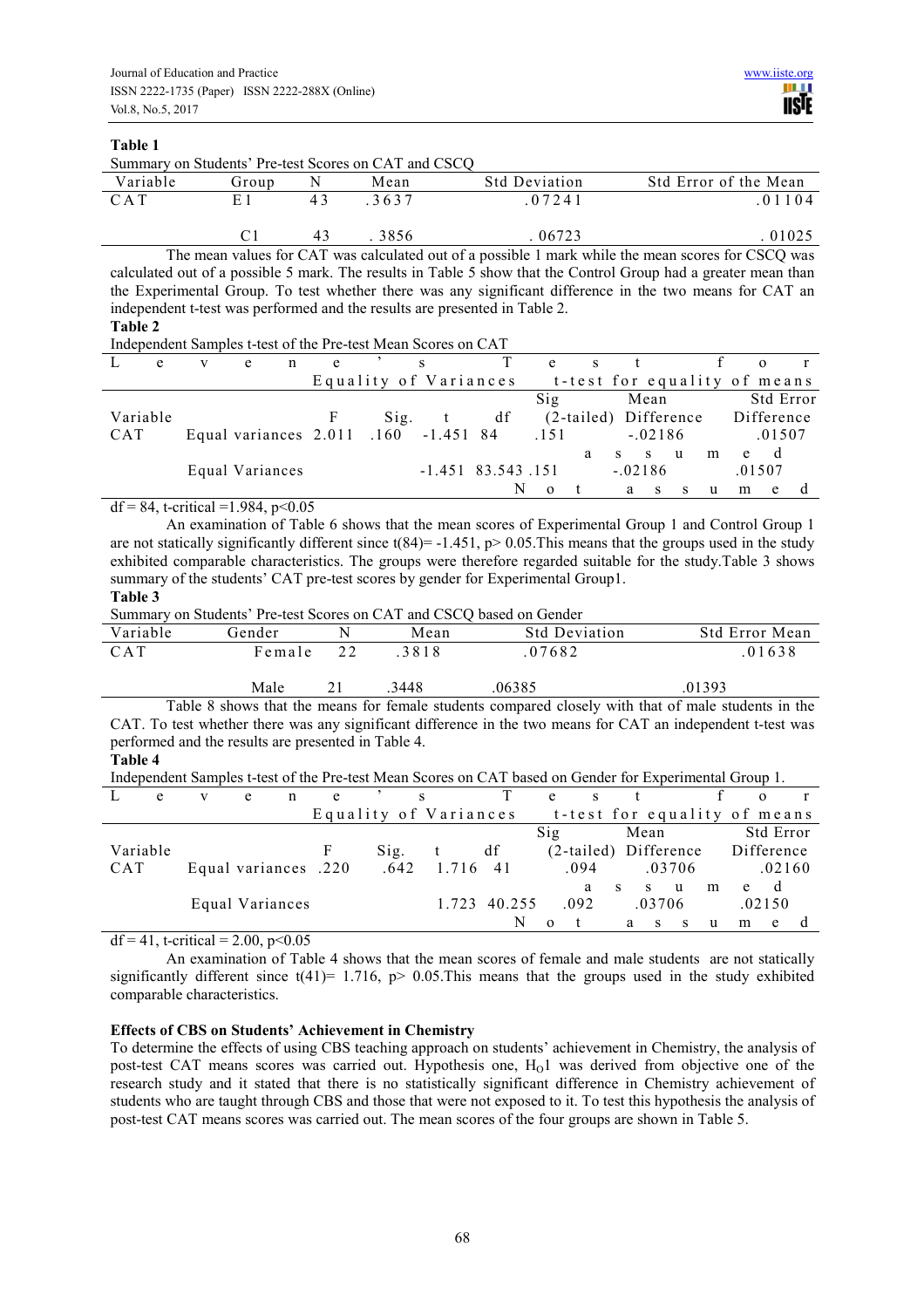## **Table 5**

| CAT Post- test Mean Scores Obtained by the Students in the Four Groups |  |  |  |
|------------------------------------------------------------------------|--|--|--|
|------------------------------------------------------------------------|--|--|--|

| Group                | N   | Mean  | <b>Std Deviation</b> |
|----------------------|-----|-------|----------------------|
| Experimental Group1  | 43  | .6870 | .15143               |
| Control Group 1      | 43  | .5135 | .16720               |
| Experimental Group 2 | 44  | .6200 | .13147               |
| Control Group 2      | 45  | .5480 | .20584               |
| Total                | 175 | .5918 | .17810               |

The means of the four Groups were different. The mean scores of Experimental Groups 1 and 2 were higher than those of Control Groups 1 and 2. This could be due to their exposure to CBS. Table 5 shows higher mean score for Experimental Group 2 compared to Control Group 2, both Groups were not pre-tested, though Experimental Group 2 received treatment. It can be deduced that the treatment CBS had a positive effect on the achievement of the students in Experimental Group 2 as well. If there was any pre-test effect on the pre-tested Groups then the posttest means of Experimental Group 1 and Control Group 1 would be much higher than the Experimental Group 2 and Control Group 2. Similarly if there was an interaction between the pre-test and treatment condition, the post- test mean scores for the Experimental Groups and the Control Groups should have indicated greater difference due to the pre-test sensitization. A comparison of the post-test results of the two sets of groups did not show any interaction between the pre-test and the CBS.

Table 6 shows the outcome of one way Analysis of Variance (ANOVA) based on the post-test mean scores on the CAT. This was to find out whether the difference in the mean scores was statistically significant. **Table 6** 

## Analysis of Variance (ANOVA) of the Post-test Mean Scores on the CAT

|                | Sum of Squares | Mean Squares |       |      |
|----------------|----------------|--------------|-------|------|
| Between Groups |                | 258          | 9.305 | .000 |
| Within Groups  | 4.745          |              | 028   |      |
| Total          |                |              |       |      |
| .              |                |              |       |      |

F-critical =  $2.60, p<0.05$ 

The results in Table 6 show that the difference between and within groups is statistically significant F  $(3,171) = 9.305$ , p< 0.05, leading to the rejection of H<sub>0</sub>1.

Since there was statistically significant difference between the means of the groups; it was necessary to carry out post-hoc comparisons test of CAT mean scores to establish where the differences occurred. The tests were carried out using Bonferroni procedure, at P<0.05. Bonferroni analysis was preferred for this study because it controls for the overall error rate hence the observed significance level is adjusted for the fact that multiple comparisons were being made. Whenever there is a significant difference between the means of different groups, this test in particular shows where the differences occurred. The results of Bonferroni post –hoc comparisons of CAT mean scores are shown on Table 7.

# **Table 7**

Post Hoc Comparisons of the Post-test of CAT Mean Scores for the four Groups

| $(I)$ Group    | Group          | Mean Differences(I-J) | Std Error | Sig    |       |
|----------------|----------------|-----------------------|-----------|--------|-------|
| E1             | C1             | .17349                | .03592    | .000   |       |
|                | E2             | .06698                | .03572    | .375   |       |
|                | C <sub>2</sub> | .13898                |           | .03552 | .001  |
| C <sub>1</sub> | E1             | $-.17349$             |           | .03592 | .000  |
|                | E2             | $-.10651]$            |           | .03572 | .020  |
|                | C <sub>2</sub> | $-.03451$             |           | .03552 | 1.000 |
| E2             | E1             | $-.06698$             |           | .03572 | .375  |
|                | C <sub>1</sub> | .10651                |           | .03572 | .020  |
|                | C <sub>2</sub> | .07200                |           | .03532 | .258  |
| C <sub>2</sub> | E1             | $-.13898$             |           | .03552 | .001  |
|                | C <sub>1</sub> | .03451                | .03552    |        | 1.000 |
|                | E2             | $-.07200$             | .03532    | .258   |       |

⃰ the mean difference is significant at the 0.05 level

The post-hoc comparisons showed that the mean differences between Experimental Group 1 and Control Group1, Experimental 1 and Control Group 2, Control Group1 and Experimental Group 2 were statistically significant different at p< 0.05 level. However the mean differences between Experimental Groups 1 and 2 and Control Groups 1 and 2 were not statistically significant. It is important to note that the mean difference between Experimental Group 2 and Control Group 2 was not statistically significant. This could be due to the fact that probably because the students in Control Group 2 were more enthusiastic, interested and selfmotivated to learn Chemistry. Since the Experimental Groups 1 and 2 received treatment, the results of the post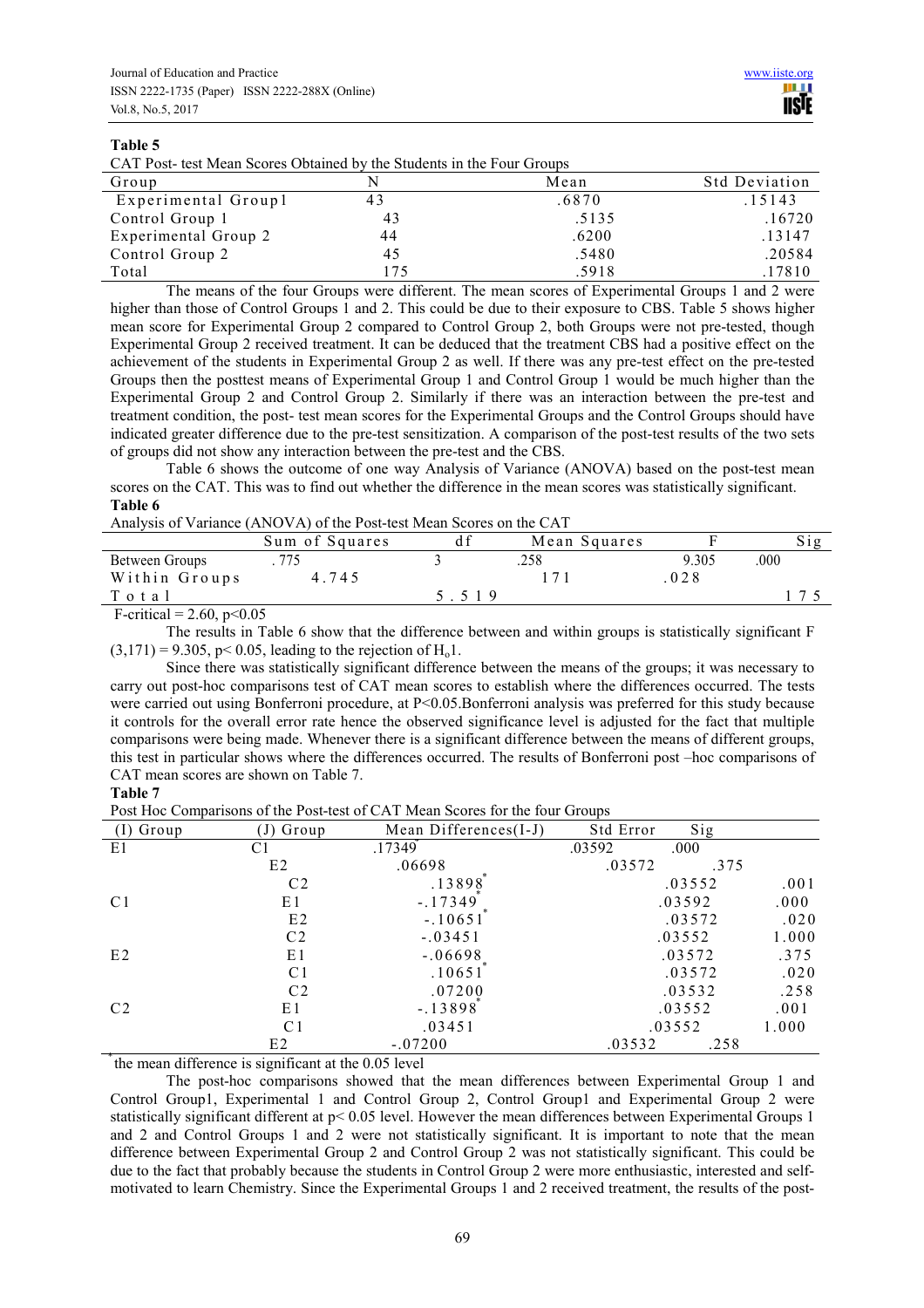hoc comparisons confirmed that CBS had a positive effect on students' achievement in Chemistry, thus leading to the rejection of the null hypothesis  $(H_01)$ .

Since this study engaged non-equivalent control Group design, which involved intact groups in the exercise, it is possible that the statistically significant differences shown on the post-test mean scores of the groups could have resulted from the pre-existing group differences other than the treatment effect. Therefore it was necessary to confirm the above results by carrying out analysis of covariance test (ANCOVA) to adjust the post-test mean scores of the groups using the students' Kenya Certificate of Primary Education (KCPE) as covariates in an attempt to reduce the effect of the initial group differences statistically by making compensating adjustments to the post-test means of the groups involved (Gall et al., 2007). Table 8 shows the adjusted CAT post-test mean scores for ANCOVA using KCPE as covariate.

#### **Table 8**

| Adjusted CAT post-test mean scores for ANCOVA with KCPE as Covariates. |
|------------------------------------------------------------------------|
|------------------------------------------------------------------------|

| Groups               | N  |       | Actual Mean | Adjusted Mean       |
|----------------------|----|-------|-------------|---------------------|
| Experimental Group1  | 43 | .6870 |             | .686 <sup>a</sup>   |
| Control Group 1      |    | 43    | .5135       | 514 <sup>a</sup>    |
| Experimental Group 2 |    | 44    | .6200       | .621 <sup>a</sup>   |
| Control Group 2      |    | 45    | .5480       | $.547$ <sup>a</sup> |

A covariates appearing in the model are evaluated at the following: KCPE marks= 279.5314

The adjusted CAT post-test mean scores with KCPE as covariate for the four groups were similar to the CAT post-test mean scores before adjustment. This showed that an attempt to readjust the mean scores by introducing a covariate did not cause any change on the post-test mean scores of the four groups. When the posttest mean scores of the pre-tested pair group were compared to the groups that were not pre-tested, the outcome showed that the groups that received treatment had better mean scores over the control groups despite Control Group 1being pre-tested. This suggested that the pre-test did not influence the achievement of the students who were pre-tested. The results of the adjusted means enabled an analysis of covariance to be done and the results are shown in Table 9.

#### **Table 9**

ANCOVA of the post-test Scores on the CAT

|                 |              |    | Dependent variable: Chemistry Achievement |        |                 |             |
|-----------------|--------------|----|-------------------------------------------|--------|-----------------|-------------|
|                 | Type III Sum |    |                                           |        |                 | Partial Eta |
| Source          | of Squares   | df | Mean Squares                              | F      | $\mathrm{Sig.}$ | Squared     |
| Corrected Model | $.782^{a}$   | 4  | .195                                      | 7.013  | .000.           | .142        |
| Intercept       | .650         |    | .650                                      | 23.315 | .000            | .121        |
| <b>KCPE</b>     | .007         |    | .007                                      | .259   | .611            | .002        |
| Groups          | .772         |    | .257                                      | 9.238  | .000.           | .140        |
| Error           | 4.738        |    | 170                                       | .028   |                 |             |
| Total           |              |    | 66.803                                    |        |                 | 1 7 5       |
| Corrected       | Total        |    | 5.519                                     |        |                 |             |

a. R squared= .142( Adjusted R squared= .121)

The results in Table 9 shows that there was still statistically significant difference  $F(3.170) = 9.238$ . p<0.05. To establish where the differences were located, another Bonferroni post-hoc pairwise comparison based on ANCOVA was carried out and the results shown in Table 10. **Table 10**

ANCOVA Pair-wise Comparisons on CAT Mean Scores for the Four Groups

| Group          | (J) Group      | Mean Differences(I-J) | Std Error | Sig.(a) |       |
|----------------|----------------|-----------------------|-----------|---------|-------|
|                |                |                       |           |         |       |
| E1             | C 1            | .172                  | .036      | .000    |       |
|                | E2             | .065                  | .036      |         | .071  |
|                | C <sub>2</sub> | .139                  | .036      |         | . 000 |
| C <sub>1</sub> | E1             | $-.172]$              | .036      |         | .000  |
|                | E2             | $-.107$               | .036      |         | .003  |
|                | C <sub>2</sub> | $-.033$               | .036      |         | .352  |
| E2             | E1             | $-.065$               | .036      |         | . 071 |
|                | C <sub>1</sub> | .107                  | .036      |         | .003  |
|                | C <sub>2</sub> | .074                  | .036      |         | .040  |
| C <sub>2</sub> | E1             | $-.139$               | .036      |         | .000  |
|                | C <sub>1</sub> | .033                  | .036      |         | .352  |
|                | E2             | $-.074$               | .036      | .040    |       |

 $*$ . The mean difference is significant at  $p \le 0.05$  level

The post-hoc pair-wise comparison based on ANCOVA show statistically significant difference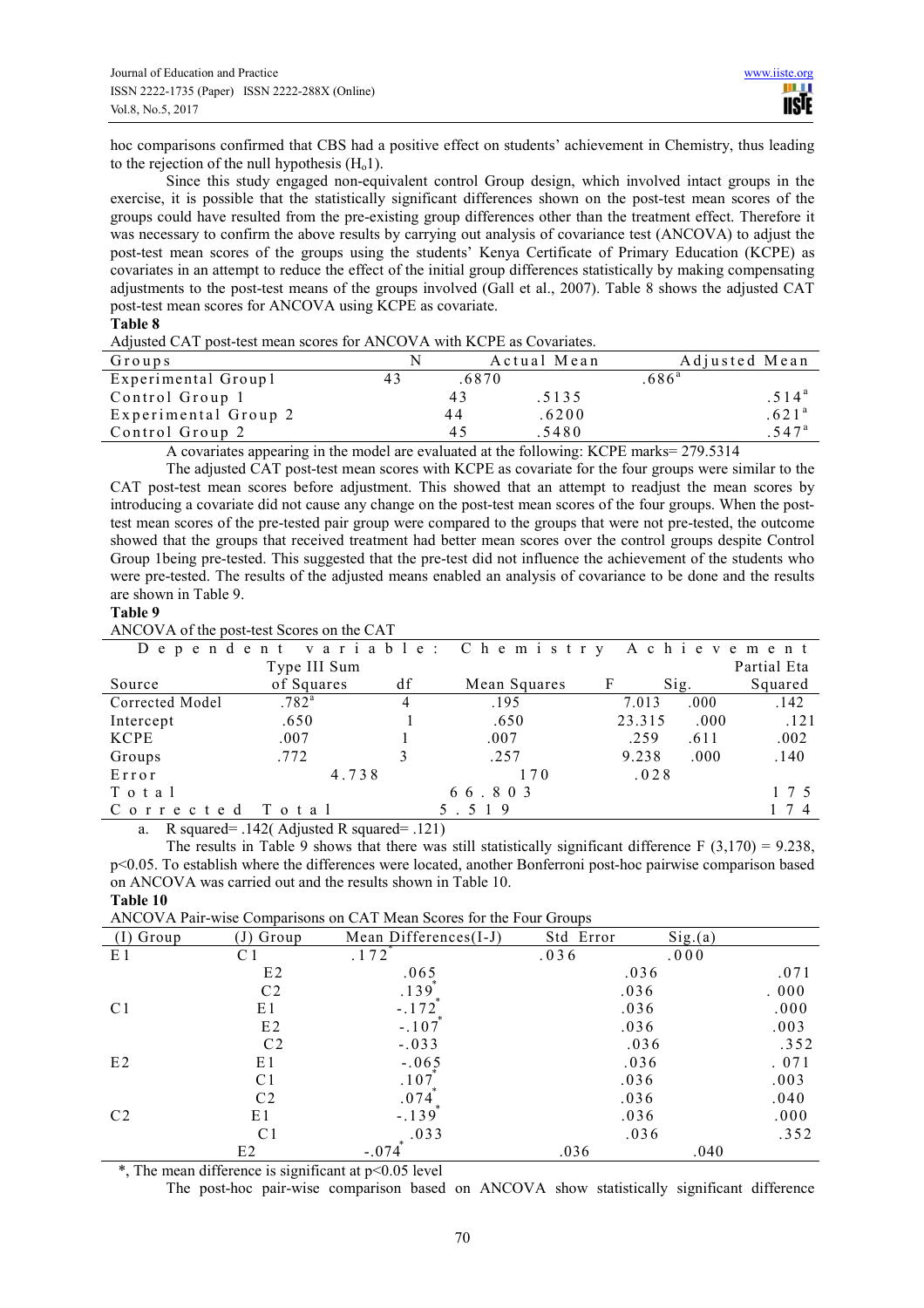between Experimental Group 1 and Control Group 1 and 2, similarly the same was observed between Experimental Group 2 and Control Group 1 and 2.These results are supported by the data in Table 11, which show that the mean scores of Experimental Groups are higher than that of Control Groups. The results of ANCOVA pair wise comparisons relate very closely to that of post-hoc ANOVA. This confirms that the CBS employed in the study had an effect on the students' achievement in Chemistry as compared to the regular teaching approach used on the control groups. Therefore hypothesis  $H<sub>o</sub>1$ , which stated that there is no statistically significant difference between students' exposed to CBS and those taught using RTM, is rejected**.** 

A comparison of the CAT pre-test and post-test mean scores between E1 and C1 was carried out. Table 11 shows comparison of the mean scores of CAT in the Pre-test and Post-test and also the mean gained by the students.

## **Table 11**

Comparison of the Mean Scores and Mean Gain by Students' in CAT

|                | Overall $N=86$ | Experimental Grp1 $N=43$ | Control Group $N=43$ |  |  |
|----------------|----------------|--------------------------|----------------------|--|--|
| Pre-test Mean  | 3747           | .3637                    | .3856                |  |  |
| Post-test Mean | 6003           | .6870                    | .5135                |  |  |
| Mean Gain      | 2256           | .3233                    | 1279                 |  |  |

Table 11 shows that there was a higher mean gain obtained by Experimental Group 1 than by Control Group 1. Since the students' in Experimental Group1 were exposed to CBS, it is reasonable to infer that CBS had a positive effect on students' achievement in Chemistry. However, it is important to note that both groups gained from the respective teaching approaches but the group which was exposed to CBS had a higher gain than the group that followed the regular teaching approach.

# **Effects of CBS on Gender Differences in Achievement**

The determination of the effect of using CBS teaching approach on gender differences in achievement was guided by hypothesis three,  $H<sub>o</sub>3$  of the study which sought to find out whether there was statistically significant difference in chemistry achievement of male and female students who are taught through CBS teaching approach. Table 12 shows summary of the post-test mean scores of both CAT and CSCQ for the Experimental Groups 1 and 2 based on Gender.

# **Table 12**

Summary on Students' Post-test Scores on CAT and CSCQ based on Gender

| Variable   | Gender      |    | Mean   | <b>Std Deviation</b> | <b>Std Error Mean</b> |
|------------|-------------|----|--------|----------------------|-----------------------|
| <b>CAT</b> | Female      | 38 | 6432   | .15433               | 02504                 |
|            | Male        | 49 | .6608  | .13814               | .01973                |
| $-$        | _ _ _ _ _ _ |    | $\sim$ | .                    | $\sim$ $\sim$         |

The results in Table 12 show that the mean for male students was higher than their female counterparts for CAT. Table 13 shows the t-test of the post-test mean scores on CAT based on students' gender for Experimental Groups 1 and 2

# **Table 13**

Independent Samples t-test of the Post-test Mean Scores on CAT based on Students' Gender.

| e          |                      | e | e | S                     |                     |    | e<br>S                  |                              |           |   |            |  |
|------------|----------------------|---|---|-----------------------|---------------------|----|-------------------------|------------------------------|-----------|---|------------|--|
|            |                      |   |   | Equality of Variances |                     |    |                         | t-test for equality of means |           |   |            |  |
|            |                      |   |   |                       |                     |    | $\overline{\text{Sig}}$ | Mean                         |           |   | Std Error  |  |
| Variable   |                      |   |   | Sig.                  | $-t$                | df |                         | (2-tailed) Difference        |           |   | Difference |  |
| <b>CAT</b> | Equal variances .003 |   |   | .954                  | $-.562$             | 85 | .576                    |                              | $-.01766$ |   | .03143     |  |
|            |                      |   |   |                       |                     |    | a                       | -S<br>S.                     | m<br>u    | e | d          |  |
|            | Equal Variances      |   |   |                       | $-.554$ 74.954 .581 |    | $-.01766$               |                              | .03188    |   |            |  |
|            |                      |   |   |                       |                     | N  | $\Omega$                | a<br>S.                      | -S<br>u   | m | e          |  |

df = 85, t-critical=  $1.984$ , p<  $0.05$ 

From the results of the independent samples t-test no significance difference was obtained between achievement of male and female who were taught Chemistry through CBS since t  $(85) = -0.562$ , p $> 0.05$ . Consequently, the null hypothesis,  $H_0$ 3 was accepted.

Since this study involved non-equivalent control group design, it was necessary to carry out analysis of covariance with KCPE as covariate, to compensate for the differences exhibited in the mean scores of the male and female students at the pre-test level. Table 14 shows the adjusted post-test mean scores of CAT based on gender for the Experimental Groups.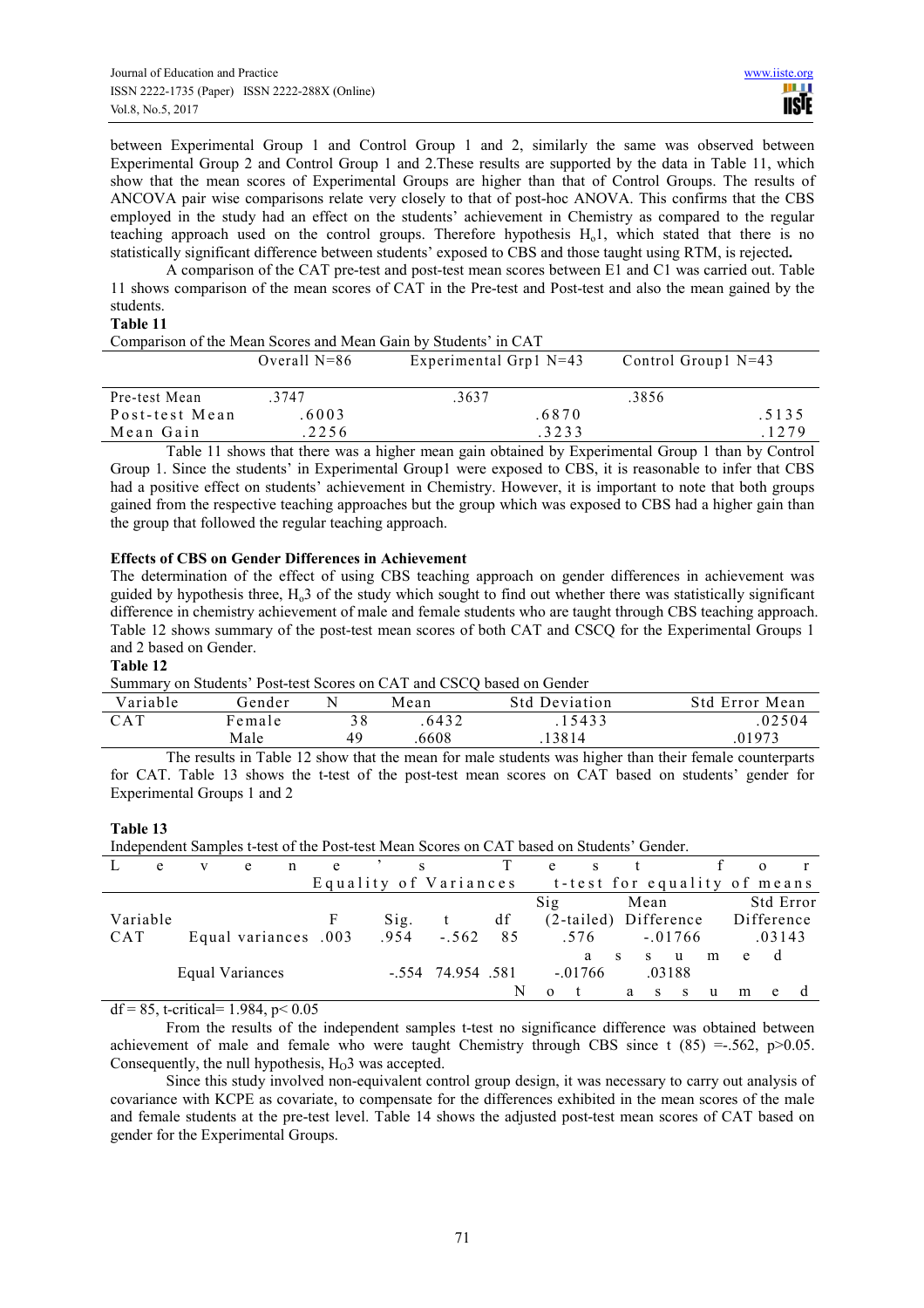## **Table 14**

Adjusted Post-test Mean Scores of CAT based on Gender for Experimental Groups1and 2

| Gender                   |    | Mean<br>Actual | Adjusted Mean     | Std error |
|--------------------------|----|----------------|-------------------|-----------|
| Female                   |    | 6432           | 642 <sup>a</sup>  | 024       |
| Male                     | 49 | 6608           | .661 <sup>a</sup> | 021       |
| the property of the con- |    |                | .                 |           |

a. Covariates appearing in the model are evaluated using KCPE marks = 280.3448

The adjusted CAT post-test mean scores of male and female students in the ANCOVA showed that male students performed better than their female counterparts. The results of the adjusted means enabled an analysis of covariance to be done and the results are shown in Table 15.

## **Table 15**

ANCOVA of the Post-test CAT Mean Scores based on Gender for Experimental Groups

|                   |    |                                      |      |      |                        |      | Partial Eta                                                       |
|-------------------|----|--------------------------------------|------|------|------------------------|------|-------------------------------------------------------------------|
|                   |    | df                                   |      |      |                        | Sig. | Squared                                                           |
| .012 <sup>a</sup> |    |                                      | .006 |      |                        | .758 | .007                                                              |
| .383              |    | .383                                 |      |      | .000                   | .176 |                                                                   |
| .005              |    | .005                                 |      | .243 | .623                   |      |                                                                   |
| .008              |    | .008                                 |      | .355 | .553                   |      |                                                                   |
| 1.792             | 84 | .021                                 |      |      |                        |      |                                                                   |
|                   |    |                                      | 87   |      |                        |      |                                                                   |
| Total             |    |                                      |      |      |                        | 86   |                                                                   |
|                   |    | Type III Sum<br>of Squares<br>38.913 |      | 804  | Mean Squares<br>17.954 |      | Dependent variable: Achievement on Gender<br>.278<br>.003<br>.004 |

a. R squared =  $.007$  (Adjusted R squared =  $.017$ )

The results in Table 15 showed that there was still no statistically significant difference between the mean scores of male and female students in Experimental Groups 1 and 2, F(1, 84 )=.355, p>0.05. Therefore, H<sub>0</sub>3 is accepted.

Gender differences in Science have long been discussed among researchers. The findings of this study were consistent with previous research results. Research has demonstrated a decline in gender differences in science performance; however, female representation in science-related fields is still low (Jacobs, 2005).

# **Discussion of results**

The following section presents a discussion of the results based on the pre-test and the two hypotheses.

#### a) **Results of the Pre-tests**

Pre-tests were administered to evaluate achievement in and self-concept towards Chemistry. After the pre-test, students in the experimental groups were taught using CBS module while the control groups were taught using the regular teaching method. The use of a pre-test enabled the researcher to evaluate the similarity of the treatment and control groups prior to treatment.

The results indicate that there was no significant difference in the post-test mean scores between Experimental Groups 1 and 2 and also Control Groups 1and 2. The post-test results in this study did not indicate any interaction between the pre-test and the instructional intervention. If the pre-test provided a practice effect it would result in higher post-test performance by groups receiving the pre-test. A comparison of the post-test results of the four Groups does not indicate that the pre-test provided a practice effect. When the results of the pre-test CAT mean scores for Experimental Group 1and Control group 1were compared, they revealed that there was no significant difference. Similarly the results of the pre-test CAT mean scores for only Experimental Group 1 on female and male students were compared, they revealed that there was no significant difference. These results show that the Groups were similar before the administration of the treatment.

# **b) Effect of CBS on Students' Achievement**

The findings of this study indicate that the students in the Experimental Groups attained significantly higher scores in Chemistry than did the students in the Control Groups. This implies that CBS module is more effective in enhancing students' achievement than regular teaching methods. Studies carried out by Opara (2011) showed that computer assisted teaching and learning was more effective than the regular teacher centred methods to increase academic achievement.

Ragasa (2010) in his research on a comparison of computer-assisted instruction and the traditional method of teaching basic statistics showed that combination of computer-assisted instruction and collaborative work improved learning. He also found out that computer-assisted learning served to establish more effective learning situations than traditional teaching methods which involved teacher presentation, question and answer technique and discussion. Kiboss and Ogunniyi (2005) studied the effectiveness of a computer-Augmented Physics program on teaching the topic of measurement to first year secondary students. The results showed that the mean gains of the students in the program were significantly higher than those of their counterparts in the regular program.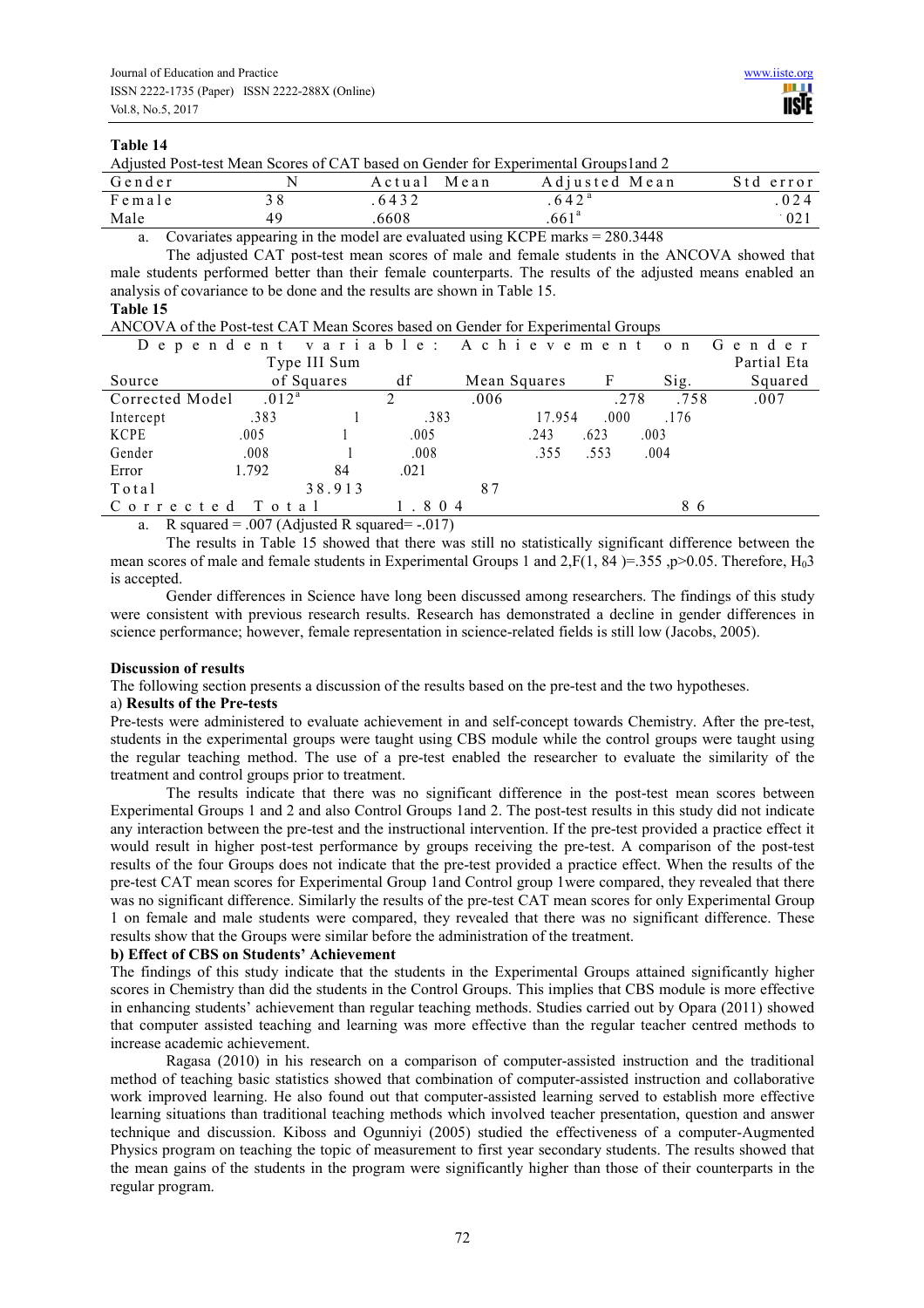Mwei, Too and Wando (2011) investigated the effects of computer-assisted instruction (CAI) on students' attitude and achievement in matrices and transformations in mathematics and reported a higher achievement with CAI treatment groups. Kiboss, Wekesa and Ndirangu (2006) research findings on the effects of a computer-based instruction program developed for the teaching of cell theory in secondary school biology showed that the CAI program resulted in significant learning gains. The study further suggested that the innovation has major implications for improving those areas of science that are difficult to teach and learn using the regular teaching methods. Serin (2011) conducted a study to investigate the effects of the computer-based instruction on achievement and problem solving skills of science and technology students. The findings of the study indicate that the use of the interactive learning packages assist learners in increasing their achievement and developing their problem solving skills.

Wanjala (2007) indicated that students learning with computer –assisted instruction in cooperative groups performed better than those learning individually. Liao (2010) found out that CBI had a positive effect on individuals by comparing research studies carried out in Taiwan in his meta-analysis study. The findings of this study concur with the findings of other studies in regard to use of computer simulations in learning. Hykle (2011) studied the relationships among gender and science content achievement and found out that computer-assisted instruction for science teaching had a higher achievement. Feyzioglu (2009) reported that the useof computerbased instructional program that involve the students more actively in the learning process often result in higher academic achievement than those that put them in a passive role. Therefore the findings of the study have proven that the CBS module was useful and might be one solution to the difficulties that teachers often experience with regular method.

The findings showed that CBS had an effect that led to improvement of performance in the subject as compared to RTM.CBS has a positive and significant contribution to the understanding of chemistry concepts as reflected by the higher performance of the experimental groups. Therefore, this study gives support to the fact that achievement of students in Chemistry could be greatly improved if they are exposed to CBS teaching approach. This implies that the use of CBS teaching approach if enhanced will reduce rote learning and can be used to emphasize student centred activities. The use of CBS will promote meaningful learning among students and raise their levels of chemistry content achievement.

## **c) Effect of CBS on Gender Differences in Achievement**

The t-test results showed no significant difference in the mean scores of female and male students in Experimental Group 1. The post-test mean scores on CAT in the Experimental Groups showed no significant difference at p<0.05. The results from ANCOVA showed that there was no gender difference in achievement between female and male students taught using CBS. The null hypothesis (Ho3) was therefore accepted at0.05 significance level. Other research studies have reported findings which concur with the results of this study.

Helgeson and Kumar (2000) who studied the effect of gender on computer-based chemistry problem solving did not find any significant differences between male and female high school students solving stoichiometric chemistry problems through the computer. They attributed increase in student achievement in computer-based science tasks to the availability of immediate feedback which might have contributed to narrowing any gender gaps. They further note that the quality of feedback has an effect on the self-confidence of females and consequently in the science learning tasks. According to Fraser and Walberg (2005) new technologies enhanced student's performance and motivation. For science education specifically simulations, micro-computer based-laboratories and databases are said to be important for facilitating mastery of science concepts and science process skills.

Wachanga and Mwangi (2004) investigated the effects of Cooperative Class Experiment teaching method and found out that gender had no effect on the students' achievement as compared to other teaching methods. Oludipe (2012) carried out a study to investigate the influence of gender on secondary students' academic achievement in basic sciences using cooperative teaching-learning strategy. His findings revealed that there was no significant difference in academic achievement of male and female students. Kaushik and Rani (2005) found no significance difference between boys and girls with regard to achievement level. A study carried out by Abungu (2014) indicated that boys and girls exposed to science process skills teaching approach show no significant difference in Chemistry achievement. Keter (2014) carried out a study on Cooperative Mastery Learning Approach (CMLA). The results showed no significance difference between boys and girls and that CMLA is beneficial to both boys and girls. A study carried out by Olatoye, Aderogba and Aanu (2011) in Nigeria on students' achievement in organic chemistry showed no significance difference between the achievement of boys and girls. The research on gender differences in achievement for males and females has resulted in inconsistent findings. Some researchers have found have found differences Vermeer, Boekarts and Seegers, 2000, Shaibu and Marri (1997) and Ahiakwo (1988) findings showed that girls performed better than the boys in Chemistry. Opara (2011) found out that boys performed better than the girls in Chemistry and Biology. The results of a study carried out by Nyakan (2008) in Kenya revealed that there was significant difference between the performance of boys and girls in Physics.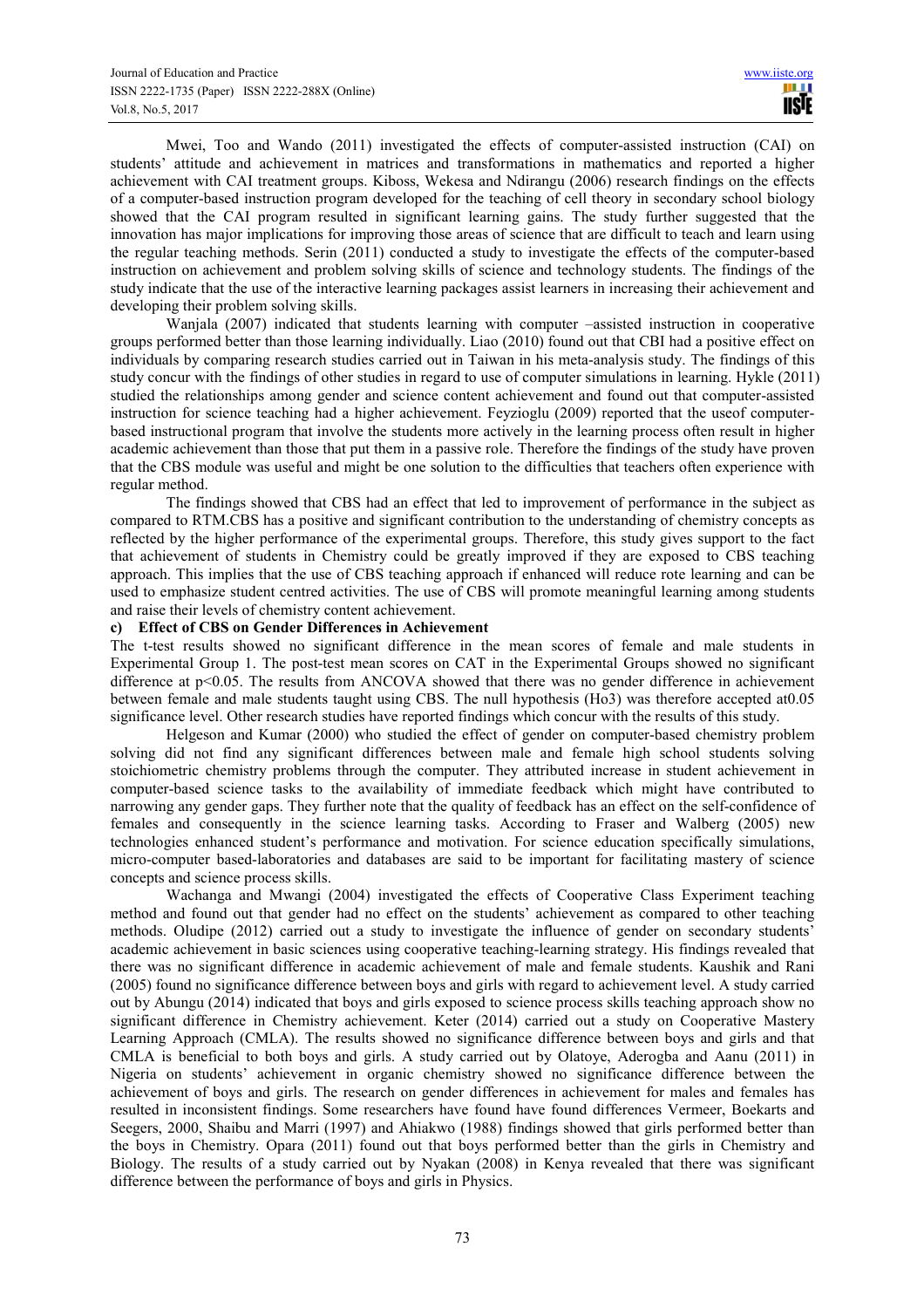The findings of this study have indicated that boys and girls exposed to CBS teaching approach show no significant difference in chemistry achievement and this could be due to the free interaction between male and female students in district co-educational schools. Weak students benefit from interaction with brighter students and when bright students explain their ideas to others, they learn the material they are explaining in more depth and remember it longer (Wachanga, 2002). In general, the use of CBS teaching approach is gender friendly and is an effective instructional strategy of bridging the gender gap in chemistry achievement. When girls' performance in Chemistry at the secondary school level is equally good as that of the boys then that good achievement will act as a predictor of choice of science related courses at the university which have been mainly male preserve (Abungu, 2014).

This information discredits the notion of male dominance in science learning and the view that science careers being predominantly male preserve. This implies that the use of CBS in teaching Chemistry will help in improving students' achievement in Chemistry irrespective of their gender.

## **Conclusion**

On the basis of the findings of this study, the researcher made a number of conclusions in relation to the four hypotheses of the study. These conclusions include:

- i. CBS has a positive and significant contribution to the understanding of chemistry concepts and principles as reflected by the higher performance of students taught using CBS than their counterparts taught using RTM.
- ii. Gender has no effect on students' achievement in Chemistry when they are taught through CBS.

# **REFERENCES**

- Abungu, H.E. (2014). *Effect of science process skills teaching approach on secondary school students' achievement and self-concept in Chemistry in Nyando District, Kenya.* Unpublished PhD Thesis, Egerton University, Njoro, Kenya.
- Ahiakwo, M.J. (1988). *Cognitive style and students' problem solving behavior in Chemistry.*  Unpublished PhD Thesis, University of Ibadan.
- Alessi, S.M. &Trollip, S.R. (2001). *Multimedia for learning: methods and development* Boston, MA: Ally & Bacon.
- Bayraktar, S (2000). *A meta-analysis on the effectiveness of computer assisted instruction inscience education,* Unpublished Master Dissertation, Ohio University, U.S.
- Chang, C.Y. (2009). Comparing the impacts of a problem based computer assisted instruction and the directive interactive teaching method on student science achievement.*Journal of Science Education and Technology*, 10(2), 2001
- Feyzioglu, B. (2009). An investigation of the relationship between science process skills with efficient laboratory use and science achievement in chemistry education. *Journal of Turkish Science Education,* 6 (3).
- Fraser, J.B. & Walberg, H.J. (2005). *Improving Academic Achievement.* Academic press: California, USA.
- Gall, M.D., Borg, W.R. & Gall, J.P. (2007). *Educational Research: An Introduction.* White Plains NY: Longman Publishers.
- Helgeson, S.L. & Kumar, D.D. (2000). Effect of gender on computer-based Chemistry problem solving: early findings, *Electronic Journal of Science Education.* 4, (4).
- Hykle, J.A. (2011). *Interrelationships among Cognitive Controls, Gender Science Achievement, and Science Process Skills.* University of Cincinnati.
- Jacobs, J.E., &Eccles, J.S. (2002). The impact of mothers' gender-role stereotypic beliefs on mothers' and children's ability perceptions. *Journal of Personality and Social Psychology,* 63(6), 932-944.
- Jegede, S.A. (2007). Students' anxiety towards the learning of Chemistry in some Nigeriansecondary school*s:Educational Research and Review* volume 2 (7) pp 193-197.
- Kenya Institute of Education, (2002). *Secondary Education Syllabus,* Nairobi. Kenya Literature Bureau.
- Kenya National Examinations Council, (2013). *The Year 2012 Kenya Certificate of Secondary Education (KCSE)*  Examination Report
- Kenya National Examinations Council, (2014). *The Year 2013 Kenya Certificate of Secondary Education (KCSE)*  Examination Report.
- Keter, J.K. (2014). *Effect of cooperative mastery learning approach on secondary school students' motivation and achievement in Chemistry in Bomet District, Kenya.* Unpublished Masters Thesis, Egerton University. Njoro, Kenya.
- Kiboss, J.K. &Ogunniyi, M.B. (2005). Outcomes of first year secondary students in a computer-augmented physics program on measurement. *Themes in Education, 30 (3), 313-326.*
- Kiboss, J., Wekesa, E. &Ndirangu, M. (2006).Improving students' understanding and perception of cell theory in school biology using computer-based instruction simulation program. *Journal of Educational*